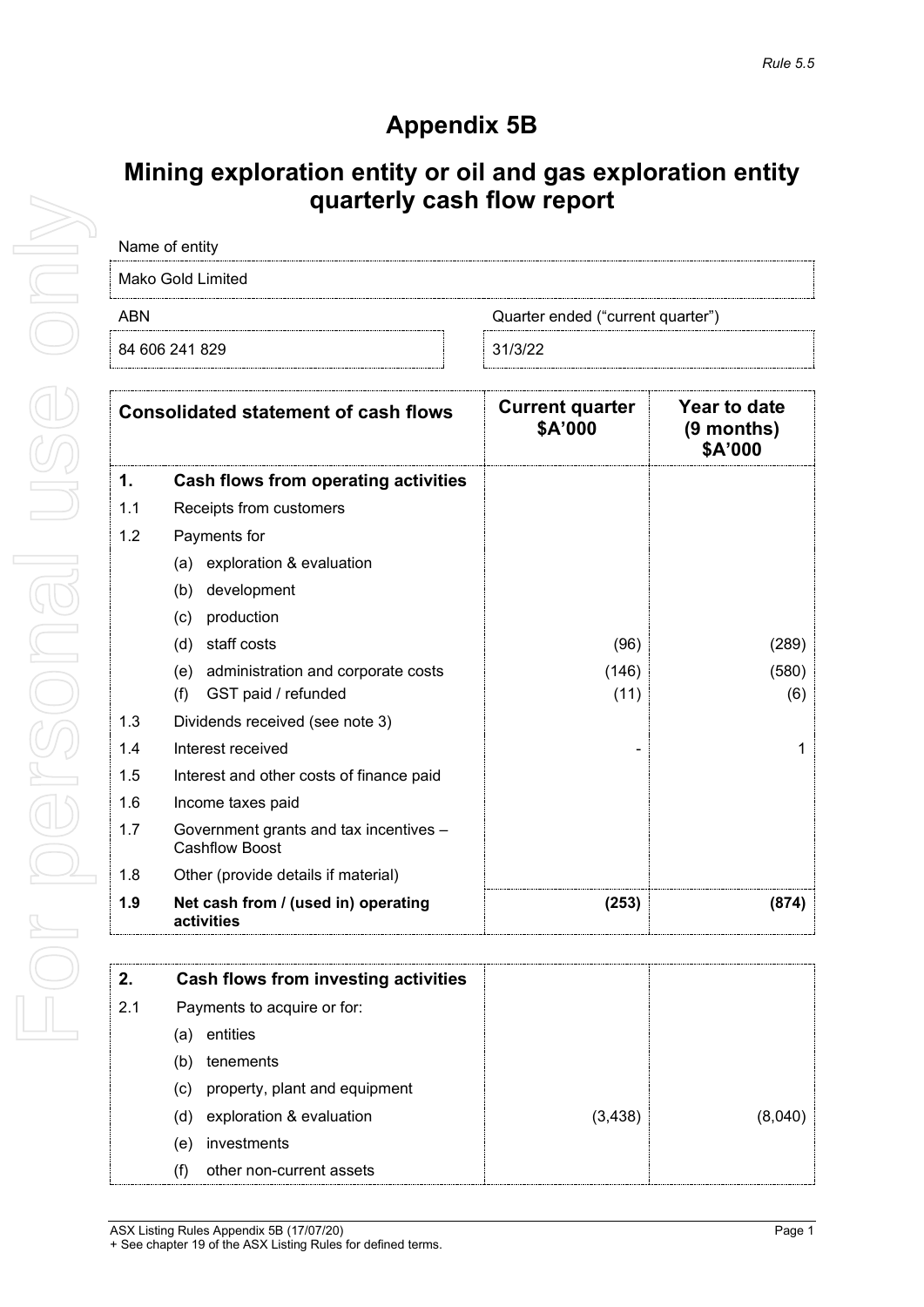| <b>Consolidated statement of cash flows</b> |                                                                | <b>Current quarter</b><br>\$A'000 | Year to date<br>$(9$ months)<br>\$A'000 |
|---------------------------------------------|----------------------------------------------------------------|-----------------------------------|-----------------------------------------|
| 2.2                                         | Proceeds from the disposal of:                                 |                                   |                                         |
|                                             | entities<br>(a)                                                |                                   |                                         |
|                                             | (b)<br>tenements                                               |                                   | 946                                     |
|                                             | property, plant and equipment<br>(C)                           |                                   |                                         |
|                                             | investments<br>(d)                                             |                                   |                                         |
|                                             | other non-current assets<br>(e)                                |                                   |                                         |
| 2.3                                         | Cash flows from loans to other entities                        |                                   |                                         |
| 2.4                                         | Dividends received (see note 3)                                |                                   |                                         |
| 2.5                                         | Other (provide details if material) – bonds<br>re office lease | 43                                | 14                                      |
| 2.6                                         | Net cash from / (used in) investing<br>activities              | (3,395)                           | (7,080)                                 |

| 3.   | Cash flows from financing activities                                                       |   |        |
|------|--------------------------------------------------------------------------------------------|---|--------|
| 3.1  | Proceeds from issues of equity securities<br>(excluding convertible debt securities)       |   | 10,000 |
| 3.2  | Proceeds from issue of convertible debt<br>securities                                      |   |        |
| 3.3  | Proceeds from exercise of options                                                          |   |        |
| 3.4  | Transaction costs related to issues of equity<br>securities or convertible debt securities |   | (600)  |
| 3.5  | Proceeds from borrowings                                                                   |   |        |
| 3.6  | Repayment of borrowings                                                                    |   |        |
| 3.7  | Transaction costs related to loans and<br>borrowings                                       |   |        |
| 3.8  | Dividends paid                                                                             |   |        |
| 3.9  | Other                                                                                      |   |        |
|      | Principal elements of lease<br>payments                                                    |   | (12)   |
| 3.10 | Net cash from / (used in) financing<br>activities                                          | - | 9,388  |

|     | Net increase / (decrease) in cash and<br>cash equivalents for the period |         |  |
|-----|--------------------------------------------------------------------------|---------|--|
| 4.1 | Cash and cash equivalents at beginning of<br>period                      | 9,609   |  |
| 4.2 | Net cash from / (used in) operating<br>activities (item 1.9 above)       | (253)   |  |
| 4.3 | Net cash from / (used in) investing activities<br>(item 2.6 above)       | (3,395) |  |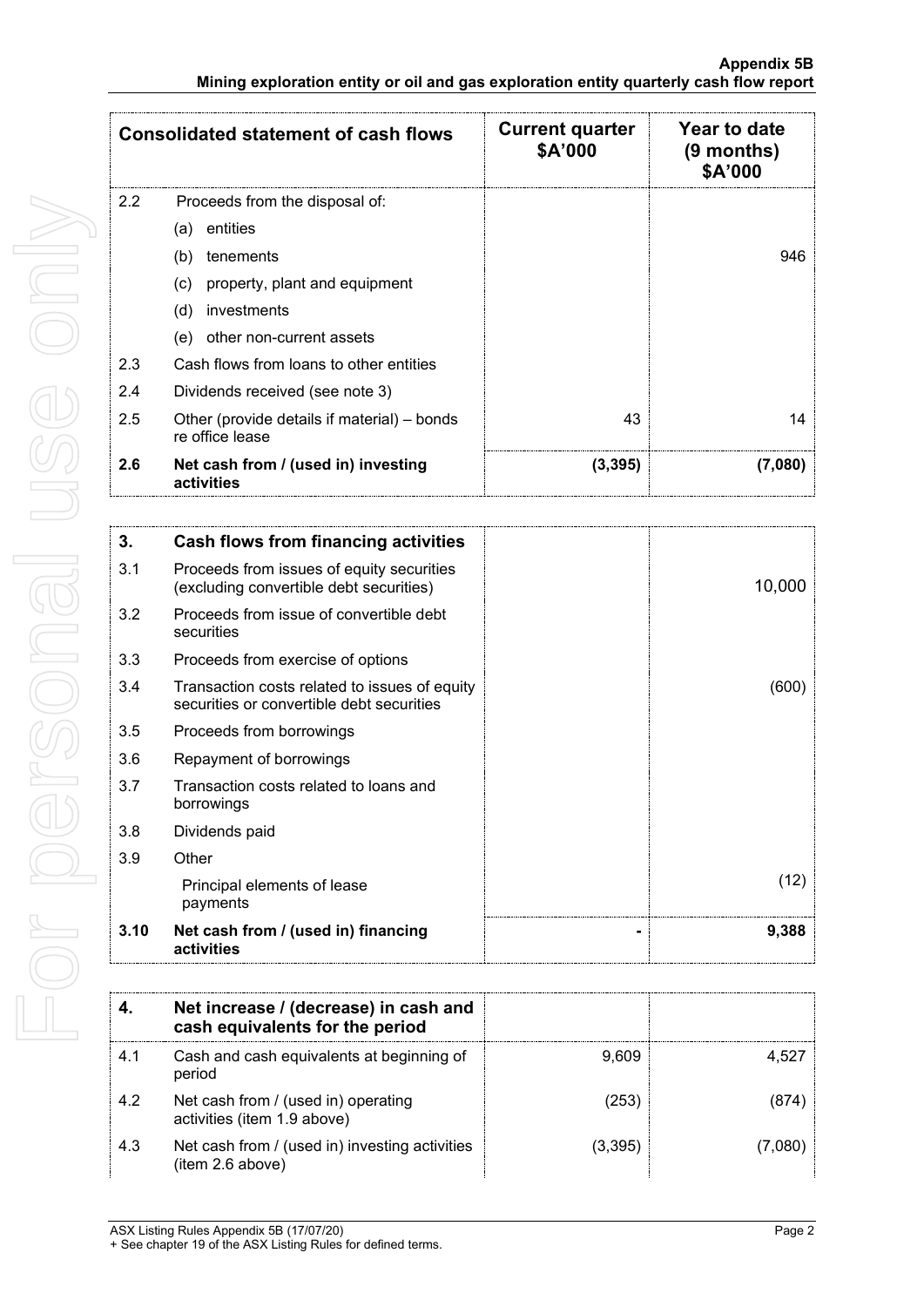| Consolidated statement of cash flows |                                                                     | <b>Current quarter</b><br>\$A'000 | Year to date<br>$(9$ months)<br>\$A'000 |
|--------------------------------------|---------------------------------------------------------------------|-----------------------------------|-----------------------------------------|
| 4.4                                  | Net cash from / (used in) financing activities<br>(item 3.10 above) | -                                 |                                         |
| 4.5                                  | Effect of movement in exchange rates on<br>cash held                |                                   |                                         |
| 4.6                                  | Cash and cash equivalents at end of<br>period                       | 5.958                             |                                         |

| 5.  | Reconciliation of cash and cash<br>equivalents<br>at the end of the quarter (as shown in the<br>consolidated statement of cash flows) to the<br>related items in the accounts | <b>Current quarter</b><br>\$A'000 | <b>Previous quarter</b><br>\$A'000 |
|-----|-------------------------------------------------------------------------------------------------------------------------------------------------------------------------------|-----------------------------------|------------------------------------|
| 5.1 | Bank balances                                                                                                                                                                 | 5.925                             | 9.593                              |
| 5.2 | Call deposits                                                                                                                                                                 |                                   |                                    |
| 5.3 | <b>Bank overdrafts</b>                                                                                                                                                        |                                   |                                    |
| 5.4 | Other – cash held by $3rd$ parties                                                                                                                                            | 33                                |                                    |
| 5.5 | Cash and cash equivalents at end of<br>quarter (should equal item 4.6 above)                                                                                                  | 5.958                             | 9.612                              |

| 6.  | Payments to related parties of the entity and their<br>associates                                                                                           | <b>Current quarter</b><br><b>\$A'000</b> |
|-----|-------------------------------------------------------------------------------------------------------------------------------------------------------------|------------------------------------------|
| 6.1 | Aggregate amount of payments to related parties and their<br>associates included in item 1                                                                  |                                          |
| 6.2 | Aggregate amount of payments to related parties and their<br>associates included in item 2                                                                  |                                          |
|     | Note: if any amounts are shown in items 6.1 or 6.2, your quarterly activity report must include a description of, and an<br>explanation for, such payments. |                                          |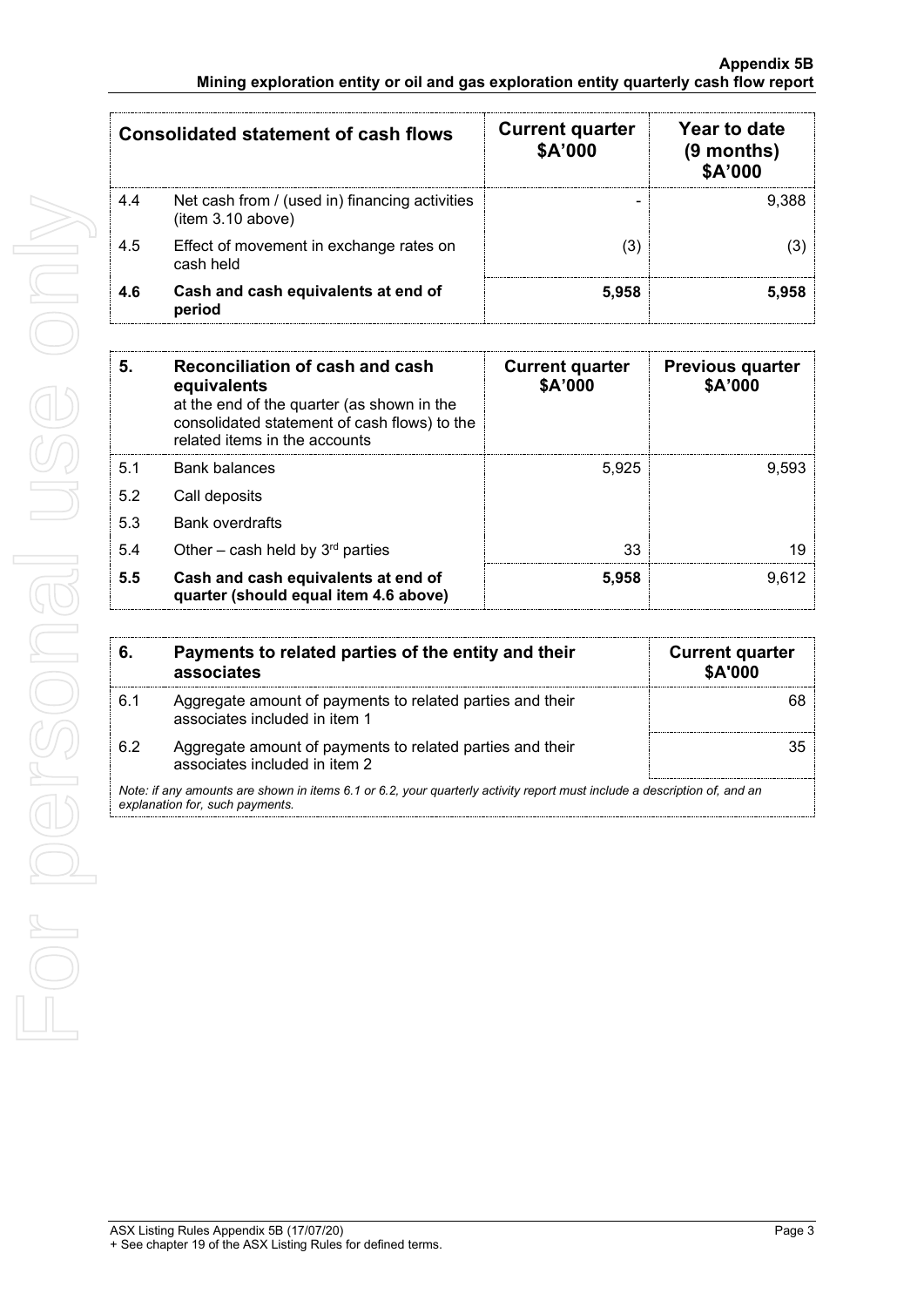$7.1$ 

| 7.  | <b>Financing facilities</b><br>Note: the term "facility' includes all forms of financing<br>arrangements available to the entity.<br>Add notes as necessary for an understanding of the<br>sources of finance available to the entity. | <b>Total facility</b><br>amount at quarter<br>end<br>\$A'000 | Amount drawn at<br>quarter end<br>\$A'000 |
|-----|----------------------------------------------------------------------------------------------------------------------------------------------------------------------------------------------------------------------------------------|--------------------------------------------------------------|-------------------------------------------|
| 7.1 | Loan facilities                                                                                                                                                                                                                        |                                                              |                                           |
| 7.2 | Credit standby arrangements                                                                                                                                                                                                            |                                                              |                                           |
| 7.3 | Other (please specify)                                                                                                                                                                                                                 |                                                              |                                           |
| 7.4 | <b>Total financing facilities</b>                                                                                                                                                                                                      |                                                              |                                           |
| 7.5 | Unused financing facilities available at quarter end                                                                                                                                                                                   |                                                              |                                           |
| 7.6 | Include in the box below a description of each facility above, including the lender, interest<br>rate maturity date and whether it is secured or unsecured. If any additional financing                                                |                                                              |                                           |

7.6 Include in the box below a description of each facility above, including the lender, interest rate, maturity date and whether it is secured or unsecured. If any additional financing facilities have been entered into or are proposed to be entered into after quarter end, include a note providing details of those facilities as well.

| 8.  |                                                                                                                                                                                                                                 | Estimated cash available for future operating activities                                                                                                                                                                        | \$A'000  |  |
|-----|---------------------------------------------------------------------------------------------------------------------------------------------------------------------------------------------------------------------------------|---------------------------------------------------------------------------------------------------------------------------------------------------------------------------------------------------------------------------------|----------|--|
| 8.1 | Net cash from / (used in) operating activities (item 1.9)                                                                                                                                                                       |                                                                                                                                                                                                                                 | (253)    |  |
| 8.2 | (Payments for exploration & evaluation classified as investing<br>activities) (item 2.1(d))                                                                                                                                     |                                                                                                                                                                                                                                 | (3, 438) |  |
| 8.3 |                                                                                                                                                                                                                                 | Total relevant outgoings (item $8.1 +$ item $8.2$ )                                                                                                                                                                             | (3,691)  |  |
| 8.4 |                                                                                                                                                                                                                                 | Cash and cash equivalents at quarter end (item 4.6)                                                                                                                                                                             | 5,958    |  |
| 8.5 |                                                                                                                                                                                                                                 | Unused finance facilities available at quarter end (item 7.5)                                                                                                                                                                   |          |  |
| 8.6 |                                                                                                                                                                                                                                 | Total available funding (item $8.4 +$ item $8.5$ )                                                                                                                                                                              | 5,958    |  |
| 8.7 | item 8.3)                                                                                                                                                                                                                       | Estimated quarters of funding available (item 8.6 divided by                                                                                                                                                                    | 1.61     |  |
|     |                                                                                                                                                                                                                                 | Note: if the entity has reported positive relevant outgoings (ie a net cash inflow) in item 8.3, answer item 8.7 as "N/A".<br>Otherwise, a figure for the estimated quarters of funding available must be included in item 8.7. |          |  |
| 8.8 | If item 8.7 is less than 2 quarters, please provide answers to the following questions:                                                                                                                                         |                                                                                                                                                                                                                                 |          |  |
|     | 8.8.1<br>Does the entity expect that it will continue to have the current level of net operating<br>cash flows for the time being and, if not, why not?                                                                         |                                                                                                                                                                                                                                 |          |  |
|     |                                                                                                                                                                                                                                 | Answer: No - the entity has now completed the majority of an extensive drilling program<br>which saw high cash payments in the last quarter                                                                                     |          |  |
|     | 8.8.2<br>Has the entity taken any steps, or does it propose to take any steps, to raise further<br>cash to fund its operations and, if so, what are those steps and how likely does it<br>believe that they will be successful? |                                                                                                                                                                                                                                 |          |  |
|     | Answer: Not at this stage – the last quarter had an abnormally high expenditure and the<br>funds remaining at the end of the quarter are sufficient to fund on-going operations.                                                |                                                                                                                                                                                                                                 |          |  |
|     | 8.8.3<br>Does the entity expect to be able to continue its operations and to meet its business<br>objectives and, if so, on what basis?                                                                                         |                                                                                                                                                                                                                                 |          |  |
|     |                                                                                                                                                                                                                                 | Answer: Yes remaining cash resources of just under \$6m at the end of the quarter are<br>sufficient to fund on-going operations                                                                                                 |          |  |
|     |                                                                                                                                                                                                                                 | Note: where item 8.7 is less than 2 quarters, all of questions 8.8.1, 8.8.2 and 8.8.3 above must be answered.                                                                                                                   |          |  |
|     |                                                                                                                                                                                                                                 |                                                                                                                                                                                                                                 |          |  |